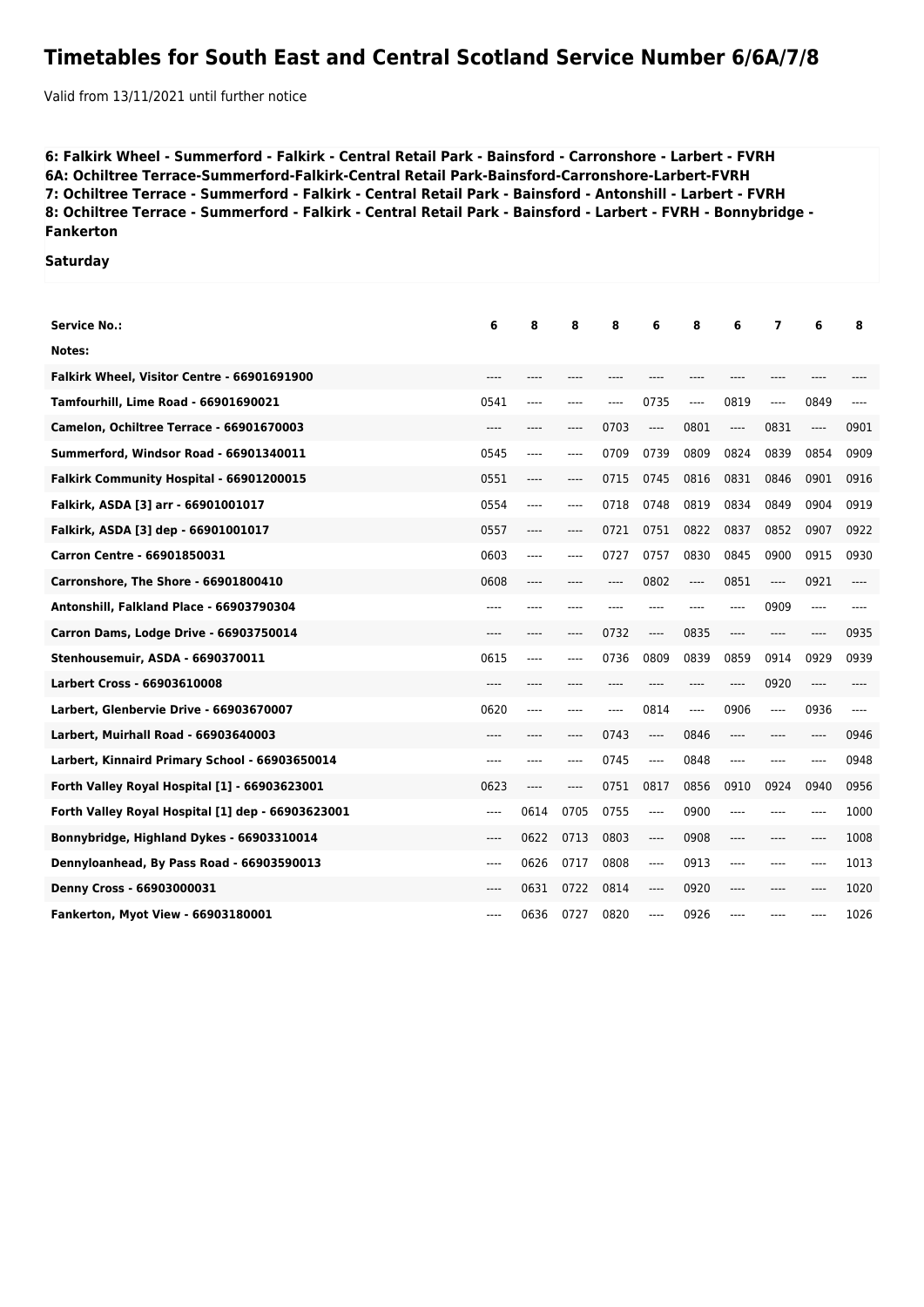| <b>Service No.:</b>                                                                             | 6                             | 7                             | 6                    | 8                | 6                             | 7                             | 6            | 8                             | 6                             | 7            |
|-------------------------------------------------------------------------------------------------|-------------------------------|-------------------------------|----------------------|------------------|-------------------------------|-------------------------------|--------------|-------------------------------|-------------------------------|--------------|
| Notes:                                                                                          |                               |                               |                      |                  |                               |                               |              |                               |                               |              |
| Falkirk Wheel, Visitor Centre - 66901691900                                                     | 0916                          | $---$                         | 0946                 | ----             | 1016                          | ----                          | 1046         | $---$                         | 1116                          |              |
| Tamfourhill, Lime Road - 66901690021                                                            | 0919                          | $\hspace{1.5cm} \textbf{---}$ | 0949                 | ----             | 1019                          | ----                          | 1049         | $\hspace{1.5cm} \textbf{---}$ | 1119                          | ----         |
| Camelon, Ochiltree Terrace - 66901670003                                                        | $\hspace{1.5cm} \textbf{---}$ | 0931                          | ----                 | 1001             | $\hspace{1.5cm} \textbf{---}$ | 1031                          | ----         | 1101                          | ----                          | 1131         |
| Summerford, Windsor Road - 66901340011                                                          | 0924                          | 0939                          | 0954                 | 1009             | 1024                          | 1039                          | 1054         | 1109                          | 1124                          | 1139         |
| Falkirk Community Hospital - 66901200015                                                        | 0931                          | 0946                          | 1001                 | 1016             | 1031                          | 1046                          | 1101         | 1116                          | 1131                          | 1146         |
| Falkirk, ASDA [3] arr - 66901001017                                                             | 0934                          | 0949                          | 1004                 | 1019             | 1034                          | 1049                          | 1104         | 1119                          | 1134                          | 1149         |
| Falkirk, ASDA [3] dep - 66901001017                                                             | 0937                          | 0952                          | 1007                 | 1022             | 1037                          | 1052                          | 1107         | 1122                          | 1137                          | 1152         |
| Carron Centre - 66901850031                                                                     | 0945                          | 1000                          | 1015                 | 1030             | 1045                          | 1100                          | 1115         | 1130                          | 1145                          | 1200         |
| Carronshore, The Shore - 66901800410                                                            | 0951                          | ----                          | 1021                 | ----             | 1051                          | ----                          | 1121         | $\hspace{1.5cm} \textbf{---}$ | 1151                          | ----         |
| Antonshill, Falkland Place - 66903790304                                                        | ----                          | 1009                          | ----                 | ----             | $---$                         | 1109                          | ----         | $---$                         | ----                          | 1209         |
| Carron Dams, Lodge Drive - 66903750014                                                          | ----                          | $-----$                       | ----                 | 1035             | $---$                         | ----                          | ----         | 1135                          | ----                          | ----         |
| Stenhousemuir, ASDA - 6690370011                                                                | 0959                          | 1014                          | 1029                 | 1039             | 1059                          | 1114                          | 1129         | 1139                          | 1159                          | 1214         |
| <b>Larbert Cross - 66903610008</b>                                                              | ----                          | 1020                          | ----                 | ----             | $-----$                       | 1120                          | ----         | ----                          | ----                          | 1220         |
| Larbert, Glenbervie Drive - 66903670007                                                         | 1006                          | $\hspace{1.5cm} \textbf{---}$ | 1036                 | ----             | 1106                          | $\hspace{1.5cm} \textbf{---}$ | 1136         | $\hspace{1.5cm} \textbf{---}$ | 1206                          | ----         |
| Larbert, Muirhall Road - 66903640003                                                            | ----                          | $---$                         | ----                 | 1046             | $---$                         | ----                          | ----         | 1146                          | $\hspace{1.5cm} \textbf{---}$ |              |
| Larbert, Kinnaird Primary School - 66903650014                                                  | ----                          | ----                          | ----                 | 1048             | $---$                         | ----                          | ----         | 1148                          | ----                          |              |
| Forth Valley Royal Hospital [1] - 66903623001                                                   | 1010                          | 1024                          | 1040                 | 1056             | 1110                          | 1124                          | 1140         | 1156                          | 1210                          | 1224         |
| Forth Valley Royal Hospital [1] dep - 66903623001                                               | ----                          | $---$                         | ----                 | 1100             | $---$                         | ----                          | ----         | 1200                          | ----                          | ----         |
| Bonnybridge, Highland Dykes - 66903310014                                                       | ----                          | $-----$                       | ----                 | 1108             | $---$                         | ----                          | $-----$      | 1208                          | ----                          |              |
| Dennyloanhead, By Pass Road - 66903590013                                                       | ----                          | ----                          | ----                 | 1113             | $---$                         | ----                          | ----         | 1213                          | $---$                         |              |
| Denny Cross - 66903000031                                                                       |                               | ----                          | ----                 | 1120             | $-----$                       | ----                          | ----         | 1220                          | ----                          |              |
|                                                                                                 | ----                          |                               |                      | 1126             |                               |                               | ----         | 1226                          | ----                          |              |
|                                                                                                 |                               |                               |                      |                  |                               |                               |              |                               |                               |              |
| Fankerton, Myot View - 66903180001                                                              |                               |                               |                      |                  |                               |                               |              |                               |                               |              |
| <b>Service No.:</b>                                                                             |                               | 6                             | 8<br>6               | 7                | 6                             | 8                             | 6            | 7                             | 6                             | 8            |
| Notes:                                                                                          |                               |                               |                      |                  |                               |                               |              |                               |                               |              |
| Falkirk Wheel, Visitor Centre - 66901691900                                                     |                               | 1146                          | 1216                 | ----             | 1246                          |                               | 1316         | ----                          | 1346                          |              |
| Tamfourhill, Lime Road - 66901690021                                                            |                               | 1149                          | 1219<br>----         | ----             | 1249                          | ----                          | 1319         | ----                          | 1349                          |              |
| Camelon, Ochiltree Terrace - 66901670003                                                        |                               | ----                          | 1201<br>----         | 1231             | $\cdots$                      | 1301                          | $\cdots$     | 1331                          | $\cdots$                      | 1401         |
| Summerford, Windsor Road - 66901340011                                                          |                               | 1154                          | 1209<br>1224         | 1239             | 1254                          | 1309                          | 1324         | 1339                          | 1354                          | 1409         |
| Falkirk Community Hospital - 66901200015                                                        |                               | 1201                          | 1216<br>1231         | 1246             | 1301                          | 1316                          | 1331         | 1346                          | 1401                          | 1416         |
| Falkirk, ASDA [3] arr - 66901001017                                                             |                               | 1204                          | 1219<br>1234         | 1249             | 1304                          | 1319                          | 1334         | 1349                          | 1404                          | 1419         |
| Falkirk, ASDA [3] dep - 66901001017                                                             |                               | 1207                          | 1222<br>1237         | 1252             | 1307                          | 1322                          | 1337         | 1352                          | 1407                          | 1422         |
| Carron Centre - 66901850031                                                                     |                               | 1215                          | 1230<br>1245         | 1300             | 1315                          | 1330                          | 1345         | 1400                          | 1415                          | 1430         |
| Carronshore, The Shore - 66901800410                                                            |                               | 1221                          | 1251<br>----         | $\cdots$         | 1321                          | ----                          | 1351         | $\cdots$                      | 1421                          | $\cdots$     |
| Antonshill, Falkland Place - 66903790304                                                        |                               | ----                          | ----<br>----         | 1309             | ----                          | ----                          | ----         | 1409                          | $\cdots$                      | ----         |
| Carron Dams, Lodge Drive - 66903750014                                                          |                               | ----                          | 1235<br>----         | ----             | ----                          | 1335                          | ----         | ----                          | $\cdots$                      | 1435         |
| Stenhousemuir, ASDA - 6690370011                                                                |                               | 1229                          | 1239<br>1259         | 1314             | 1329                          | 1339                          | 1359         | 1414                          | 1429                          | 1439         |
| <b>Larbert Cross - 66903610008</b>                                                              |                               | ----                          | ----<br>----         | 1320             | ----                          | ----                          | ----         | 1420                          | $\cdots$                      | ----         |
| Larbert, Glenbervie Drive - 66903670007                                                         |                               | 1236                          | 1306<br>$\cdots$     | $\cdots$<br>---- | 1336                          | ----                          | 1406<br>---- | $\cdots$<br>$---$             | 1436                          | $\cdots$     |
| Larbert, Muirhall Road - 66903640003                                                            |                               | ----<br>----                  | 1246<br>----<br>---- | ----             | ----<br>$---$                 | 1346                          | ----         | $- - - -$                     | $\cdots$<br>$\cdots$          | 1446         |
| Larbert, Kinnaird Primary School - 66903650014<br>Forth Valley Royal Hospital [1] - 66903623001 |                               | 1240                          | 1248<br>1256<br>1310 | 1324             | 1340                          | 1348<br>1356                  | 1410         | 1424                          | 1440                          | 1448<br>1456 |
| Forth Valley Royal Hospital [1] dep - 66903623001                                               |                               | ----                          | 1300<br>----         |                  | ----                          | 1400                          | ----         | ----                          | $- - - -$                     | 1500         |
| Bonnybridge, Highland Dykes - 66903310014                                                       |                               | ----                          | 1308<br>----         |                  | ----                          | 1408                          | ----         |                               | $-- -$                        | 1508         |
| Dennyloanhead, By Pass Road - 66903590013                                                       |                               | ----                          | 1313<br>$- - - -$    | ----             | $---$                         | 1413                          | ----         | ----                          | $\cdots$                      | 1513         |
| Denny Cross - 66903000031                                                                       |                               | ----                          | 1320<br>$---$        | ----             | ----                          | 1420                          | ----         | ----                          | $- - - -$                     | 1520         |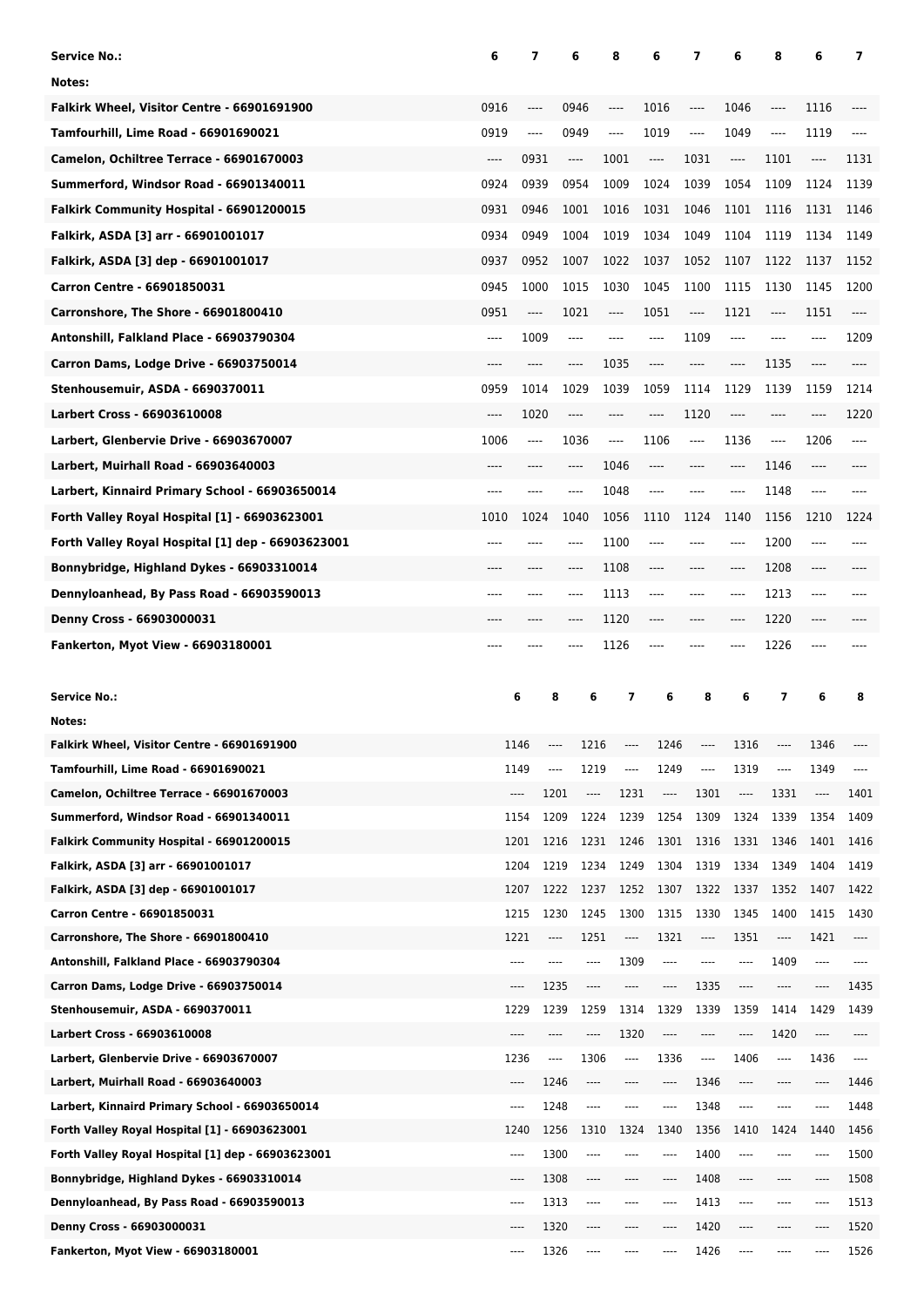| <b>Service No.:</b>                                                                             | 6                             | 7            | 6            | 8                        | 6                             | 7                                            | 6            | 8                             | 6            | 7                                                                                                                             |
|-------------------------------------------------------------------------------------------------|-------------------------------|--------------|--------------|--------------------------|-------------------------------|----------------------------------------------|--------------|-------------------------------|--------------|-------------------------------------------------------------------------------------------------------------------------------|
| Notes:                                                                                          |                               |              |              |                          |                               |                                              |              |                               |              |                                                                                                                               |
| Falkirk Wheel, Visitor Centre - 66901691900                                                     | 1416                          | $---$        | 1446         | ----                     | 1516                          | ----                                         | 1546         | ----                          | 1616         |                                                                                                                               |
| Tamfourhill, Lime Road - 66901690021                                                            | 1419                          | ----         | 1449         | ----                     | 1519                          | ----                                         | 1549         | $\hspace{1.5cm} \textbf{---}$ | 1619         | $---$                                                                                                                         |
| Camelon, Ochiltree Terrace - 66901670003                                                        | $\hspace{1.5cm} \textbf{---}$ | 1431         | ----         | 1501                     | $\hspace{1.5cm} \textbf{---}$ | 1531                                         | ----         | 1601                          | ----         | 1631                                                                                                                          |
| Summerford, Windsor Road - 66901340011                                                          | 1424                          | 1439         | 1454         | 1509                     | 1524                          | 1539                                         | 1554         | 1609                          | 1624         | 1639                                                                                                                          |
| Falkirk Community Hospital - 66901200015                                                        | 1431                          | 1446         | 1501         | 1516                     | 1531                          | 1546                                         | 1601         | 1616                          | 1631         | 1646                                                                                                                          |
| Falkirk, ASDA [3] arr - 66901001017                                                             | 1434                          | 1449         | 1504         | 1519                     | 1534                          | 1549                                         | 1604         | 1619                          | 1634         | 1649                                                                                                                          |
| Falkirk, ASDA [3] dep - 66901001017                                                             | 1437                          | 1452         | 1507         | 1522                     | 1537                          | 1552                                         | 1607         | 1622                          | 1637         | 1652                                                                                                                          |
| Carron Centre - 66901850031                                                                     | 1445                          | 1500         | 1515         | 1530                     | 1545                          | 1600                                         | 1615         | 1630                          | 1645         | 1700                                                                                                                          |
| Carronshore, The Shore - 66901800410                                                            | 1451                          | $\cdots$     | 1521         | $---$                    | 1551                          | ----                                         | 1621         | $\hspace{1.5cm} \textbf{---}$ | 1651         | ----                                                                                                                          |
| Antonshill, Falkland Place - 66903790304                                                        | $-----$                       | 1509         | $-----$      | ----                     | $-----$                       | 1609                                         | ----         | $---$                         | ----         | 1709                                                                                                                          |
| Carron Dams, Lodge Drive - 66903750014                                                          | $---$                         | ----         | ----         | 1535                     | $---$                         | ----                                         | ----         | 1635                          | ----         | ----                                                                                                                          |
| Stenhousemuir, ASDA - 6690370011                                                                | 1459                          | 1514         | 1529         | 1539                     | 1559                          | 1614                                         | 1629         | 1639                          | 1659         | 1714                                                                                                                          |
| <b>Larbert Cross - 66903610008</b>                                                              | ----                          | 1520         | ----         | ----                     | $-----$                       | 1620                                         | ----         | ----                          | ----         | 1720                                                                                                                          |
| Larbert, Glenbervie Drive - 66903670007                                                         | 1506                          | ----         | 1536         | ----                     | 1606                          | $\hspace{1.5cm} \textbf{---} \hspace{1.5cm}$ | 1636         | $\hspace{1.5cm} \textbf{---}$ | 1706         | ----                                                                                                                          |
| Larbert, Muirhall Road - 66903640003                                                            | $---$                         | ----         | ----         | 1546                     | $---$                         | ----                                         | ----         | 1646                          | ----         |                                                                                                                               |
| Larbert, Kinnaird Primary School - 66903650014                                                  | ----                          |              | ----         | 1548                     | $---$                         | ----                                         | ----         | 1648                          | ----         |                                                                                                                               |
| Forth Valley Royal Hospital [1] - 66903623001                                                   | 1510                          | 1524         | 1540         | 1556                     | 1610                          | 1624                                         | 1640         | 1656                          | 1710         | 1724                                                                                                                          |
| Forth Valley Royal Hospital [1] dep - 66903623001                                               | ----                          |              | ----         | 1600                     | $---$                         | ----                                         | ----         | 1700                          | ----         |                                                                                                                               |
| Bonnybridge, Highland Dykes - 66903310014                                                       | ----                          | ----         | ----         | 1608                     | $---$                         | ----                                         | ----         | 1708                          | ----         |                                                                                                                               |
| Dennyloanhead, By Pass Road - 66903590013                                                       | ----                          | ----         | ----         | 1613                     | $---$                         | ----                                         | ----         | 1713                          | ----         |                                                                                                                               |
| Denny Cross - 66903000031                                                                       |                               |              | ----         | 1620                     | ----                          | ----                                         | ----         | 1720                          | ----         |                                                                                                                               |
| Fankerton, Myot View - 66903180001                                                              | ----                          |              |              | 1626                     |                               |                                              | ----         | 1726                          | ----         |                                                                                                                               |
|                                                                                                 |                               |              |              |                          |                               |                                              |              |                               |              |                                                                                                                               |
|                                                                                                 |                               |              |              |                          |                               |                                              |              |                               |              |                                                                                                                               |
| <b>Service No.:</b>                                                                             |                               | 6            | 8            | 6<br>7                   | 6                             | 8                                            | 6            | 7                             | 8            | 6                                                                                                                             |
| Notes:                                                                                          |                               |              |              |                          |                               |                                              |              |                               |              |                                                                                                                               |
| Falkirk Wheel, Visitor Centre - 66901691900                                                     |                               | 1646         |              | 1716<br>----             | 1746                          |                                              | 1817         |                               |              |                                                                                                                               |
| Tamfourhill, Lime Road - 66901690021                                                            |                               | 1649         | ----         | 1719<br>----             | 1749                          | ----                                         | 1820         | ----                          | $- - - -$    | 1921                                                                                                                          |
| Camelon, Ochiltree Terrace - 66901670003                                                        |                               | ----         | 1701         | 1731<br>$\cdots$         | ----                          | 1802                                         | ----         | 1833                          | 1903         | $\cdots$                                                                                                                      |
| Summerford, Windsor Road - 66901340011                                                          |                               | 1654         | 1709         | 1724<br>1739             | 1754                          | 1809                                         | 1825         | 1840                          | 1910         | 1925                                                                                                                          |
| Falkirk Community Hospital - 66901200015                                                        |                               | 1701         | 1716         | 1731<br>1746             | 1801                          | 1816                                         | 1831         | 1846                          | 1916         | 1931                                                                                                                          |
| Falkirk, ASDA [3] arr - 66901001017                                                             |                               | 1704         | 1719         | 1734<br>1749             | 1804                          | 1819                                         | 1834         | 1849                          | 1919         | 1934                                                                                                                          |
| Falkirk, ASDA [3] dep - 66901001017                                                             |                               | 1707         | 1722         | 1737<br>1752             | 1807                          | 1822                                         | 1837         | 1852                          | 1922         | 1937                                                                                                                          |
| Carron Centre - 66901850031                                                                     |                               | 1715         | 1730         | 1745<br>1800             | 1815                          | 1830                                         | 1844         | 1859                          | 1929         | 1943                                                                                                                          |
| Carronshore, The Shore - 66901800410                                                            |                               | 1721         | ----         | 1751<br>$\cdots$         | 1821                          | ----                                         | 1850         | $\cdots$                      | $\cdots$     | 1947                                                                                                                          |
| Antonshill, Falkland Place - 66903790304                                                        |                               | ----         | ----         | 1809<br>----             | ----                          | ----                                         | ----         | 1907                          | $\cdots$     | ----                                                                                                                          |
| Carron Dams, Lodge Drive - 66903750014                                                          |                               | ----         | 1735         | ----<br>$\cdots$         | ----                          | 1835                                         | ----         | ----                          | 1934         | $\cdots$                                                                                                                      |
| Stenhousemuir, ASDA - 6690370011                                                                |                               | 1729         | 1739         | 1759<br>1814             | 1829                          | 1839                                         | 1857         | 1911                          | 1937         | 1954                                                                                                                          |
| Larbert Cross - 66903610008                                                                     |                               | ----         | ----         | 1820<br>----             | ----                          | ----                                         | ----         | 1916                          | $\cdots$     | ----                                                                                                                          |
| Larbert, Glenbervie Drive - 66903670007                                                         |                               | 1736         | ----         | 1806<br>$\cdots$<br>---- | 1836                          | $\cdots$                                     | 1903         | $\cdots$                      | $\cdots$     | 1959                                                                                                                          |
| Larbert, Muirhall Road - 66903640003                                                            |                               | ----<br>---- | 1746         | ----<br>----<br>----     | ----<br>$\cdots$              | 1845                                         | ----<br>---- | ----<br>$\cdots$              | 1943         | $\hspace{0.01em}\rule{0.7pt}{0.1em}\hspace{0.01em}\cdots\hspace{0.01em}\rule{0.7pt}{0.05em}\hspace{0.01em}\cdots$<br>$\cdots$ |
| Larbert, Kinnaird Primary School - 66903650014<br>Forth Valley Royal Hospital [1] - 66903623001 |                               | 1740         | 1748<br>1756 | 1810<br>1824             | 1840                          | 1847<br>1854                                 | 1906         | 1919                          | 1945<br>1952 | 2002                                                                                                                          |
| Forth Valley Royal Hospital [1] dep - 66903623001                                               |                               | ----         | 1800         | ----<br>----             | ----                          | 1857                                         | ----         | $\cdots$                      | 1955         | $\cdots$                                                                                                                      |
| Bonnybridge, Highland Dykes - 66903310014                                                       |                               | ----         | 1808         | ----                     | ----                          | 1905                                         | ----         | ----                          | 2003         | ----                                                                                                                          |
| Dennyloanhead, By Pass Road - 66903590013                                                       |                               | ----         | 1813         | $\cdots$<br>----         | $\cdots$                      | 1910                                         | ----         | $\cdots$                      | 2008         | $\cdots$                                                                                                                      |
| Denny Cross - 66903000031                                                                       |                               | ----         | 1820         | $- - - -$<br>----        | $---$                         | 1916                                         | ----         | $- - - -$                     | 2013         | $\cdots$                                                                                                                      |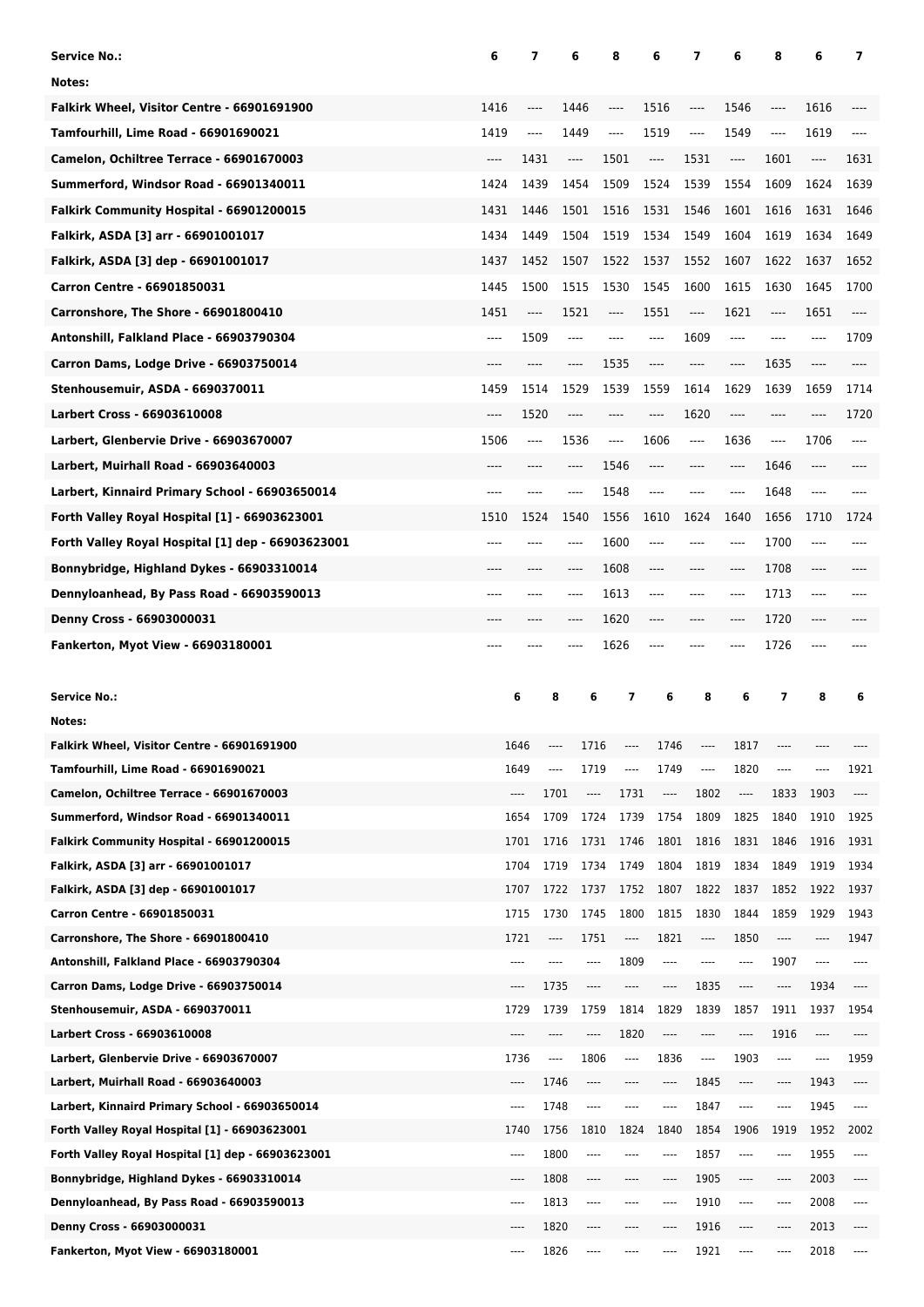| <b>Service No.:</b>                               | 6     | 6     | 6          | 6          |
|---------------------------------------------------|-------|-------|------------|------------|
| Notes:                                            |       |       | <b>NXH</b> | <b>NXH</b> |
| Falkirk Wheel, Visitor Centre - 66901691900       | $---$ | ----  | ----       | $---$      |
| Tamfourhill, Lime Road - 66901690021              | 2021  | 2121  | 2221       | 2321       |
| Camelon, Ochiltree Terrace - 66901670003          | $---$ | ----  | ----       | ----       |
| Summerford, Windsor Road - 66901340011            | 2025  | 2125  | 2225       | 2325       |
| Falkirk Community Hospital - 66901200015          | 2031  | 2131  | 2231       | 2331       |
| Falkirk, ASDA [3] arr - 66901001017               | 2034  | 2134  | 2234       | 2334       |
| Falkirk, ASDA [3] dep - 66901001017               | 2037  | 2137  | 2237       | 2337       |
| Carron Centre - 66901850031                       | 2043  | 2143  | 2243       | 2343       |
| Carronshore, The Shore - 66901800410              | 2047  | 2147  | 2247       | 2347       |
| Antonshill, Falkland Place - 66903790304          | $---$ | ----  | ----       | ----       |
| Carron Dams, Lodge Drive - 66903750014            | $---$ | $---$ | ----       | ----       |
| Stenhousemuir, ASDA - 6690370011                  | 2054  | 2154  | 2254       | 2354       |
| Larbert Cross - 66903610008                       | $---$ | ----  | ----       | $---$      |
| Larbert, Glenbervie Drive - 66903670007           | 2059  | 2159  | 2259       | 2359       |
| Larbert, Muirhall Road - 66903640003              | $---$ | ----  | ----       | ----       |
| Larbert, Kinnaird Primary School - 66903650014    | $---$ | ----  | ----       | $---$      |
| Forth Valley Royal Hospital [1] - 66903623001     | 2102  | 2202  | 2302       | 0002       |
| Forth Valley Royal Hospital [1] dep - 66903623001 | $---$ | ----  | $---$      | ----       |
| Bonnybridge, Highland Dykes - 66903310014         | ----  | ----  | ----       | ----       |
| Dennyloanhead, By Pass Road - 66903590013         | ----  | ----  | ----       | ----       |
| Denny Cross - 66903000031                         | $---$ | ----  | ----       | ----       |
| <b>Fankerton, Myot View - 66903180001</b>         |       | ----  |            |            |

**NXH** On 24 and 31 December this journey will not operate

**6: FVRH - Larbert - Carronshore - Bainsford - Central Retail Park - Falkirk - Summerford - Falkirk Wheel 6A: FVRH-Larbert-Carronshore-Bainsford-Central Retail Park-Falkirk-Summerford-Ochiltree Terrace 7: FVRH - Larbert - Antonshill - Bainsford - Central Retail Park - Falkirk - Summerford - Ochiltree Terrace 8: Fankerton - Bonnybridge - FVRH - Larbert - Bainsford - Central Retail Park - Falkirk - Summerford - Ochiltree Terrace**

## **Saturday**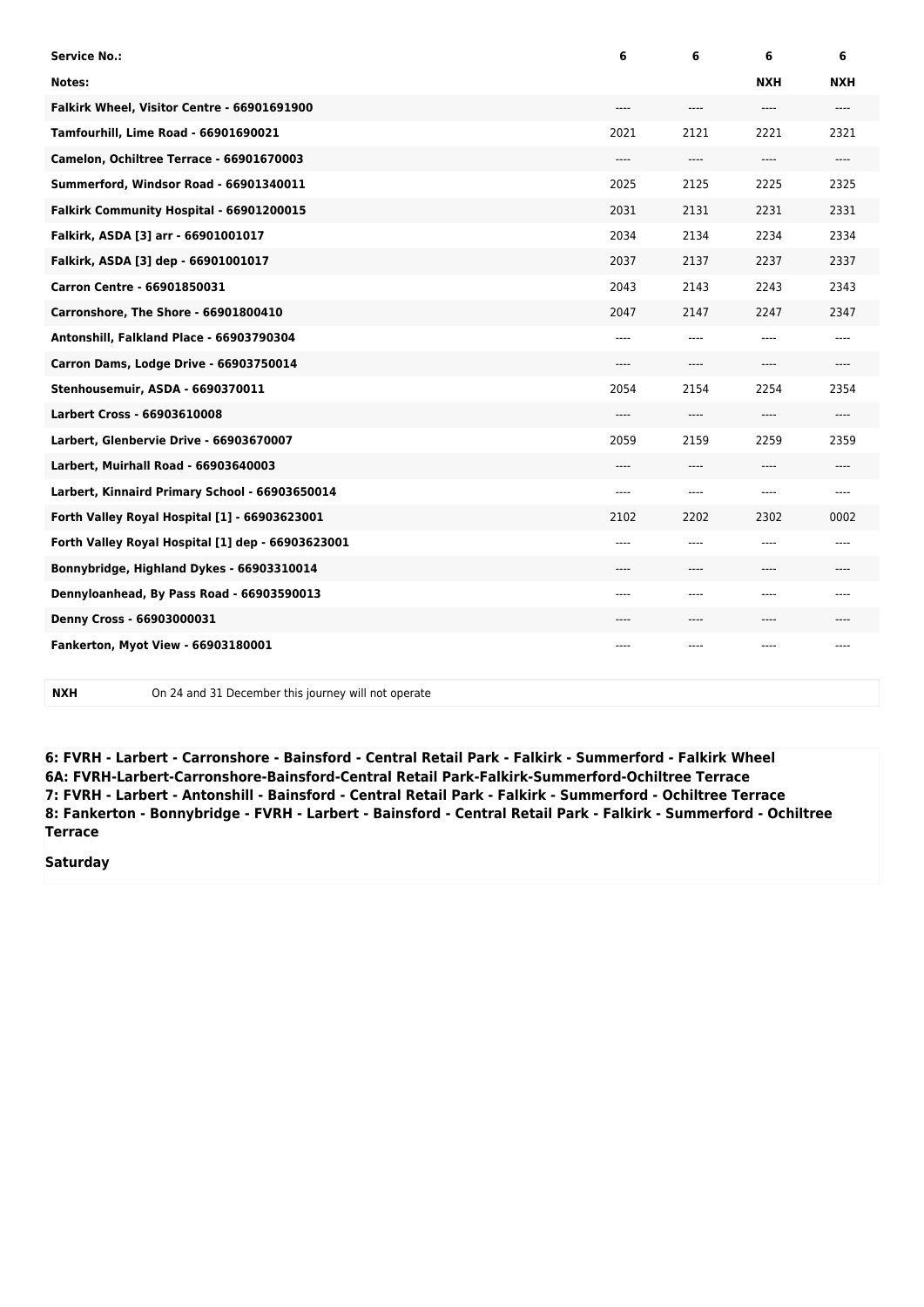| Service No.:                                                                        | 6     | 8            | 6                            | 7                | 6            | 8            | 6            | 7                             | 6            | 8                |
|-------------------------------------------------------------------------------------|-------|--------------|------------------------------|------------------|--------------|--------------|--------------|-------------------------------|--------------|------------------|
| Notes:                                                                              |       |              |                              |                  |              |              |              |                               |              |                  |
| <b>Fankerton, Myot View - 66903180001</b>                                           | ----  | 0637         | ----                         |                  |              | 0736         | ----         |                               |              | 0831             |
| Denny Cross - 66903000030                                                           | ----  | 0642         | ----                         | ----             | $---$        | 0741         | ----         | $---$                         | ----         | 0837             |
| Dennyloanhead, By Pass Road - 66903590012                                           | ----  | 0648         | ----                         | ----             | $---$        | 0747         | ----         | $---$                         |              | 0844             |
| Bonnybridge, Highland Dykes - 66903310015                                           | ----  | 0653         | ----                         | ----             | ----         | 0751         | ----         | ----                          | ----         | 0849             |
| Forth Valley Royal Hospital [1] arr - 66903623001                                   | ----  | 0701         | ----                         | ----             | $---$        | 0759         | ----         | $---$                         | ----         | 0857             |
| Forth Valley Royal Hospital [1] dep - 66903623001                                   | 0637  | 0704         | 0720                         | 0735             | 0749         | 0802         | 0817         | 0834                          | 0847         | 0901             |
| Larbert, Kinnaird Primary School - 66903650013                                      | ----  | 0711         | ----                         | ----             | $---$        | 0809         | ----         | ----                          | ----         | 0909             |
| Larbert, Muirhall Road - 66903640002                                                | ----  | 0713         | ----                         | ----             | ----         | 0812         | $-----$      | ----                          | ----         | 0912             |
| <b>Larbert Cross - 66903610007</b>                                                  | ----  | ----         | ----                         | 0738             | $---$        | ----         | ----         | 0838                          | ----         | ----             |
| Larbert, Glenbervie Drive - 66903670008                                             | 0640  | $\cdots$     | 0723                         | ----             | 0752         | $\cdots$     | 0821         | $\hspace{1.5cm} \textbf{---}$ | 0851         | ----             |
| Stenhousemuir, ASDA - 6690370011                                                    | 0645  | 0718         | 0728                         | 0743             | 0758         | 0817         | 0827         | 0843                          | 0857         | 0917             |
| Carronshore, The Shore - 66901800009                                                | 0654  | $\cdots$     | 0738                         | ----             | 0808         | $\cdots$     | 0838         | $\hspace{1.5cm} \textbf{---}$ | 0908         | ----             |
| Carron Dams, Lodge Drive - 66903750015                                              | ----  | 0724         | ----                         | ----             | $---$        | 0824         | ----         | $---$                         | ----         | 0924             |
| Antonshill, Falkland Place - 66903790303                                            | $---$ |              | ----                         | 0751             | ----         | ----         | ----         | 0851                          | ----         | ----             |
| Carron Centre - 66901850030                                                         | 0658  | 0728         | 0743                         | 0758             | 0813         | 0828         | 0843         | 0858                          | 0913         | 0928             |
| Falkirk, Upper Newmarket St [2] arr - 66901001019                                   | 0706  | 0736         | 0751                         | 0808             | 0823         | 0838         | 0853         | 0908                          | 0923         | 0938             |
| Falkirk, Upper Newmarket St [2] dep - 66901001019                                   | 0708  | 0738         | 0753                         | 0810             | 0825         | 0840         | 0856         | 0911                          | 0926         | 0941             |
| Falkirk Community Hospital - 66901200016                                            | 0710  | 0741         | 0756                         | 0813             | 0828         | 0843         | 0859         | 0914                          | 0929         | 0944             |
| Summerford, Windsor Road - 66901340017                                              | 0716  | 0747         | 0802                         | 0819             | 0834         | 0849         | 0905         | 0920                          | 0935         | 0950             |
| Tamfourhill, Lime Road - 66901690020                                                | 0720  | $\cdots$     | 0807                         | ----             | 0839         | $\cdots$     | 0910         | $\hspace{1.5cm} \textbf{---}$ | 0940         | ----             |
| Falkirk Wheel, Visitor Centre - 66901691900                                         |       |              | ----                         |                  |              | ----         | 0913         | $\hspace{1.5cm} \textbf{---}$ | 0943         |                  |
| Camelon, Ochiltree Terrace - 66901670003                                            | ----  | 0753         | ----                         | 0825             | ----         | 0855         | ----         | 0928                          | ----         | 0958             |
|                                                                                     |       |              |                              |                  |              |              |              |                               |              |                  |
|                                                                                     |       |              |                              |                  |              |              |              |                               |              |                  |
|                                                                                     |       |              | 7                            |                  | 6            | 7            |              |                               |              |                  |
| <b>Service No.:</b><br>Notes:                                                       |       | 6            | 6                            | 8                |              |              | 6            | 8                             | 6            | 7                |
| Fankerton, Myot View - 66903180001                                                  |       |              |                              | 0931             |              |              |              | 1031                          |              |                  |
| Denny Cross - 66903000030                                                           |       | $---$        | ----<br>----                 | 0937             | ----         | ----         | ----         | 1037                          | ----         |                  |
| Dennyloanhead, By Pass Road - 66903590012                                           |       |              | ----<br>----                 | 0944             | ----         | ----         | ----         | 1044                          | $\cdots$     |                  |
| Bonnybridge, Highland Dykes - 66903310015                                           |       | ----         | ----<br>----                 | 0949             | $---$        | ----         | ----         | 1049                          | $- - - -$    |                  |
| Forth Valley Royal Hospital [1] arr - 66903623001                                   |       | ----         | ----<br>----                 | 0957             | ----         | $\cdots$     | $\cdots$     | 1057                          | $\cdots$     |                  |
| Forth Valley Royal Hospital [1] dep - 66903623001                                   |       | 0917         | 0934<br>0947                 | 1001             | 1017         | 1034         | 1047         | 1101                          | 1117         | 1134             |
| Larbert, Kinnaird Primary School - 66903650013                                      |       | $---$        | $\cdots$<br>----             | 1009             | $\cdots$     | ----         | $\cdots$     | 1109                          | $\cdots$     |                  |
| Larbert, Muirhall Road - 66903640002                                                |       | ----         | ----<br>----                 | 1012             | $---$        | ----         | ----         | 1112                          | $\cdots$     |                  |
| <b>Larbert Cross - 66903610007</b>                                                  |       | ----         | 0938<br>----                 | ----             | ----         | 1038         | ----         | ----                          | $\cdots$     | 1138             |
| Larbert, Glenbervie Drive - 66903670008                                             |       | 0921         | 0951<br>$\cdots$             | $\cdots$         | 1021         | $\cdots$     | 1051         | $\cdots$                      | 1121         | $\cdots$         |
| Stenhousemuir, ASDA - 6690370011                                                    |       | 0927         | 0943<br>0957                 | 1017             | 1027         | 1043         | 1057         | 1117                          | 1127         | 1143             |
| Carronshore, The Shore - 66901800009                                                |       | 0938         | 1008<br>$\cdots$             | ----             | 1038         | ----         | 1108         | $\cdots$                      | 1138         | $\cdots$         |
| Carron Dams, Lodge Drive - 66903750015                                              |       | $---$        | $\cdots$<br>----             | 1024             | ----         | $\cdots$     | $\cdots$     | 1124                          | $\cdots$     | ----             |
| Antonshill, Falkland Place - 66903790303                                            |       | $- - - -$    | 0951<br>----                 | $1 - 1$          | $---$        | 1051         | ----         | $- - - -$                     | $\cdots$     | 1151             |
| Carron Centre - 66901850030                                                         |       | 0943         | 0958<br>1013                 | 1028             | 1043         | 1058         | 1113         | 1128                          | 1143         | 1158             |
| Falkirk, Upper Newmarket St [2] arr - 66901001019                                   |       | 0953         | 1008<br>1023                 | 1038             | 1053         | 1108         | 1123         | 1138                          | 1153         | 1208             |
| Falkirk, Upper Newmarket St [2] dep - 66901001019                                   |       | 0956         | 1011<br>1026                 | 1041             | 1056         | 1111         | 1126         | 1141                          | 1156         | 1211             |
| Falkirk Community Hospital - 66901200016                                            |       | 0959         | 1014<br>1029                 | 1044             | 1059         | 1114         | 1129         | 1144                          | 1159         | 1214             |
| Summerford, Windsor Road - 66901340017                                              |       | 1005         | 1020<br>1035<br>1040<br>---- | 1050<br>$\cdots$ | 1105         | 1120<br>---- | 1135<br>1140 | 1150<br>$\cdots$              | 1205         | 1220<br>$\cdots$ |
| Tamfourhill, Lime Road - 66901690020<br>Falkirk Wheel, Visitor Centre - 66901691900 |       | 1010<br>1013 | 1043<br>----                 | ----             | 1110<br>1113 | $\cdots$     | 1143         | ----                          | 1210<br>1213 |                  |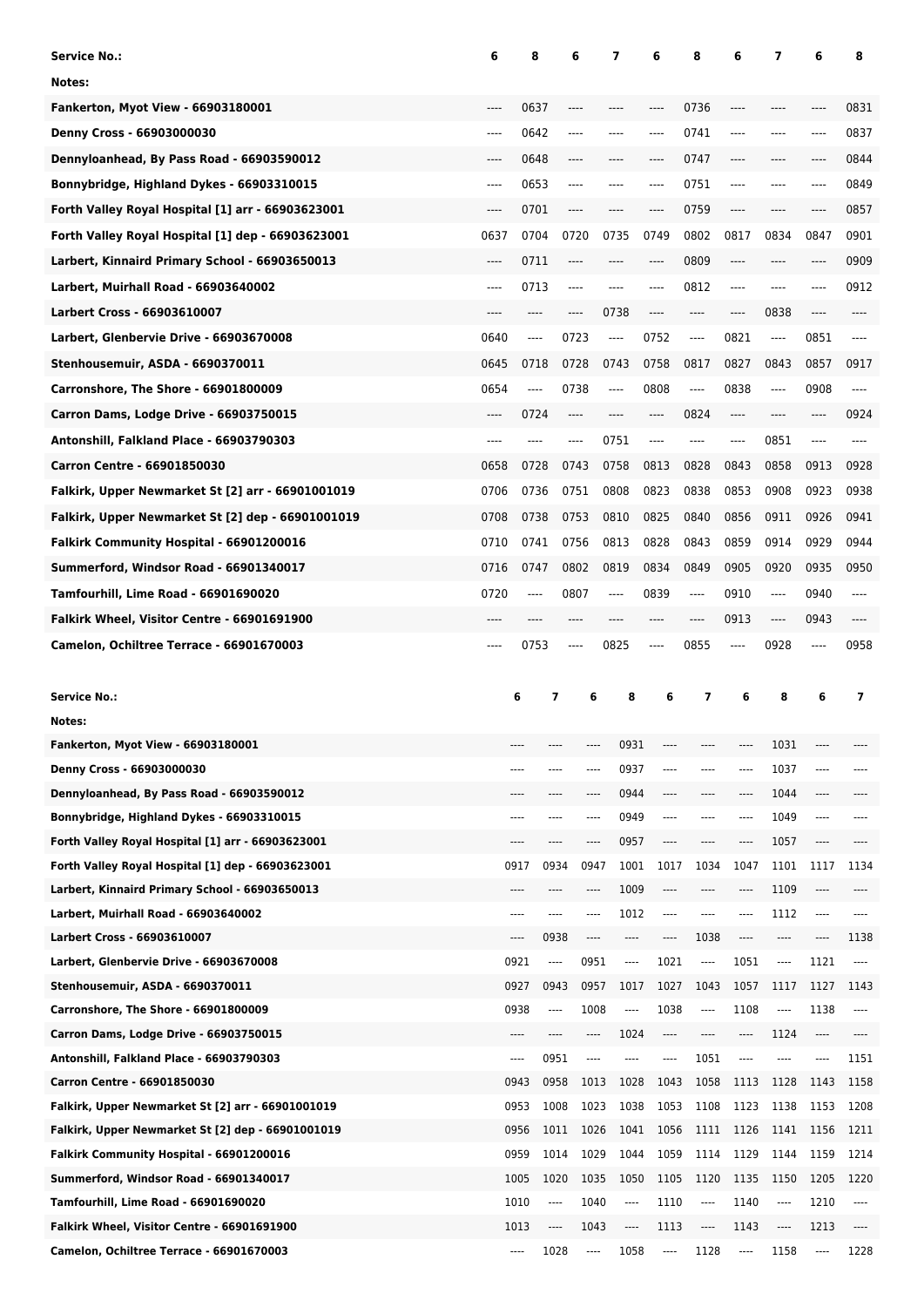| Service No.:                                                                       | 6       | 8            | 6                            | 7            | 6            | 8                             | 6            | 7                             | 6            | 8                        |
|------------------------------------------------------------------------------------|---------|--------------|------------------------------|--------------|--------------|-------------------------------|--------------|-------------------------------|--------------|--------------------------|
| Notes:                                                                             |         |              |                              |              |              |                               |              |                               |              |                          |
| <b>Fankerton, Myot View - 66903180001</b>                                          | ----    | 1131         | ----                         |              | ----         | 1231                          | ----         |                               |              | 1331                     |
| Denny Cross - 66903000030                                                          | ----    | 1137         | ----                         | ----         | $---$        | 1237                          | ----         | ----                          | ----         | 1337                     |
| Dennyloanhead, By Pass Road - 66903590012                                          | ----    | 1144         | ----                         | ----         | ----         | 1244                          | ----         | ----                          |              | 1344                     |
| Bonnybridge, Highland Dykes - 66903310015                                          | $---$   | 1149         | ----                         | ----         | $---$        | 1249                          | ----         | ----                          | ----         | 1349                     |
| Forth Valley Royal Hospital [1] arr - 66903623001                                  | ----    | 1157         | ----                         | ----         | ----         | 1257                          | ----         | $---$                         | ----         | 1357                     |
| Forth Valley Royal Hospital [1] dep - 66903623001                                  | 1147    | 1201         | 1217                         | 1234         | 1247         | 1301                          | 1317         | 1334                          | 1347         | 1401                     |
| Larbert, Kinnaird Primary School - 66903650013                                     | $-----$ | 1209         | $\cdots$                     | ----         | ----         | 1309                          | ----         | ----                          | ----         | 1409                     |
| Larbert, Muirhall Road - 66903640002                                               | ----    | 1212         | $-----$                      | ----         | $---$        | 1312                          | $-----$      | ----                          | ----         | 1412                     |
| <b>Larbert Cross - 66903610007</b>                                                 | ----    | ----         | ----                         | 1238         | $---$        | $\hspace{1.5cm} \textbf{---}$ | ----         | 1338                          | ----         | ----                     |
| Larbert, Glenbervie Drive - 66903670008                                            | 1151    | $\cdots$     | 1221                         | ----         | 1251         | $\cdots$                      | 1321         | $\hspace{1.5cm} \textbf{---}$ | 1351         | ----                     |
| Stenhousemuir, ASDA - 6690370011                                                   | 1157    | 1217         | 1227                         | 1243         | 1257         | 1317                          | 1327         | 1343                          | 1357         | 1417                     |
| Carronshore, The Shore - 66901800009                                               | 1208    | $\cdots$     | 1238                         | ----         | 1308         | $\hspace{1.5cm} \textbf{---}$ | 1338         | $\hspace{1.5cm} \textbf{---}$ | 1408         | ----                     |
| Carron Dams, Lodge Drive - 66903750015                                             | $-----$ | 1224         | $\cdots$                     | ----         | ----         | 1324                          | ----         | $---$                         | ----         | 1424                     |
| Antonshill, Falkland Place - 66903790303                                           | ----    |              | ----                         | 1251         | $---$        | ----                          | ----         | 1351                          | ----         |                          |
| Carron Centre - 66901850030                                                        | 1213    | 1228         | 1243                         | 1258         | 1313         | 1328                          | 1343         | 1358                          | 1413         | 1428                     |
| Falkirk, Upper Newmarket St [2] arr - 66901001019                                  | 1223    | 1238         | 1253                         | 1308         | 1323         | 1338                          | 1353         | 1408                          | 1423         | 1438                     |
| Falkirk, Upper Newmarket St [2] dep - 66901001019                                  | 1226    | 1241         | 1256                         | 1311         | 1326         | 1341                          | 1356         | 1411                          | 1426         | 1441                     |
| Falkirk Community Hospital - 66901200016                                           | 1229    | 1244         | 1259                         | 1314         | 1329         | 1344                          | 1359         | 1414                          | 1429         | 1444                     |
| Summerford, Windsor Road - 66901340017                                             | 1235    | 1250         | 1305                         | 1320         | 1335         | 1350                          | 1405         | 1420                          | 1435         | 1450                     |
| Tamfourhill, Lime Road - 66901690020                                               | 1240    | $\cdots$     | 1310                         | ----         | 1340         | $\cdots$                      | 1410         | $\hspace{1.5cm} \textbf{---}$ | 1440         | ----                     |
| Falkirk Wheel, Visitor Centre - 66901691900                                        | 1243    | $\cdots$     | 1313                         | ----         | 1343         | $\cdots$                      | 1413         | $\hspace{1.5cm} \textbf{---}$ | 1443         |                          |
| Camelon, Ochiltree Terrace - 66901670003                                           | ----    | 1258         | ----                         | 1328         | $\cdots$     | 1358                          | ----         | 1428                          | ----         | 1458                     |
|                                                                                    |         |              |                              |              |              |                               |              |                               |              |                          |
|                                                                                    |         |              |                              |              |              |                               |              |                               |              |                          |
| <b>Service No.:</b>                                                                |         | 6            | 7<br>6                       | 8            | 6            | 7                             | 6            | 8                             | 6            | $\overline{\phantom{a}}$ |
| Notes:                                                                             |         |              |                              |              |              |                               |              |                               |              |                          |
| Fankerton, Myot View - 66903180001                                                 |         |              |                              | 1431         |              |                               |              | 1531                          |              |                          |
| Denny Cross - 66903000030                                                          |         | $---$        | ----<br>----                 | 1437         | ----         | ----                          | ----         | 1537                          | $---$        |                          |
| Dennyloanhead, By Pass Road - 66903590012                                          |         | ----         | ----<br>$- - - -$            | 1444         | ----         | $\cdots$                      | ----         | 1544                          | $\cdots$     |                          |
| Bonnybridge, Highland Dykes - 66903310015                                          |         | ----         | ----<br>----                 | 1449         | $---$        | ----                          | ----         | 1549                          | $- - - -$    |                          |
| Forth Valley Royal Hospital [1] arr - 66903623001                                  |         | $---$        | ----<br>----                 | 1457         | $---$        | ----                          | $\cdots$     | 1557                          | $\cdots$     |                          |
| Forth Valley Royal Hospital [1] dep - 66903623001                                  |         | 1417         | 1434<br>1447                 | 1501         | 1517         | 1534                          | 1547         | 1601                          | 1617         | 1634                     |
| Larbert, Kinnaird Primary School - 66903650013                                     |         | $---$        | ----<br>----                 | 1509         | $---$        | $---$                         | ----         | 1609                          | $- - - -$    |                          |
| Larbert, Muirhall Road - 66903640002                                               |         | $---$        | ----<br>----                 | 1512         | ----         | ----                          | ----         | 1612                          | $\cdots$     |                          |
| Larbert Cross - 66903610007                                                        |         | $\cdots$     | 1438<br>----                 | $\cdots$     | ----         | 1538                          | ----         | ----                          | $\cdots$     | 1638                     |
| Larbert, Glenbervie Drive - 66903670008                                            |         | 1421         | 1451<br>$\cdots$             | $\cdots$     | 1521         | ----                          | 1551         | $\cdots$                      | 1621         | $\cdots$                 |
| Stenhousemuir, ASDA - 6690370011                                                   |         | 1427         | 1443<br>1457                 | 1517         | 1527         | 1543                          | 1557         | 1617                          | 1627         | 1643                     |
| Carronshore, The Shore - 66901800009                                               |         | 1438         | 1508<br>$\cdots$             | ----         | 1538         | ----                          | 1608         | $\cdots$                      | 1638         | $\cdots$                 |
| Carron Dams, Lodge Drive - 66903750015                                             |         | $---$        | ----<br>$\cdots$             | 1524         | ----         | $\cdots$                      | ----         | 1624                          | $\cdots$     | ----                     |
| Antonshill, Falkland Place - 66903790303                                           |         | ----         | 1451<br>----                 | $---$        | $\cdots$     | 1551                          | ----         | $- - - -$                     | $\cdots$     | 1651                     |
| Carron Centre - 66901850030                                                        |         | 1443         | 1458<br>1513                 | 1528         | 1543         | 1558                          | 1613         | 1628                          | 1643         | 1658                     |
| Falkirk, Upper Newmarket St [2] arr - 66901001019                                  |         | 1453         | 1508<br>1523                 | 1538         | 1553         | 1608                          | 1623         | 1638                          | 1653         | 1708                     |
| Falkirk, Upper Newmarket St [2] dep - 66901001019                                  |         | 1456         | 1511 1526                    | 1541         | 1556         | 1611                          | 1626         | 1641                          | 1656         | 1711                     |
| Falkirk Community Hospital - 66901200016<br>Summerford, Windsor Road - 66901340017 |         | 1459<br>1505 | 1514<br>1529<br>1520<br>1535 | 1544<br>1550 | 1559<br>1605 | 1614<br>1620                  | 1629<br>1635 | 1644<br>1650                  | 1659<br>1705 | 1714<br>1720             |
| Tamfourhill, Lime Road - 66901690020                                               |         | 1510         | 1540<br>----                 | ----         | 1610         | ----                          | 1640         | $\cdots$                      | 1710         | $\cdots$                 |
| Falkirk Wheel, Visitor Centre - 66901691900                                        |         | 1513         | 1543<br>----                 | ----         | 1613         | $---$                         | 1643         | ----                          | 1713         |                          |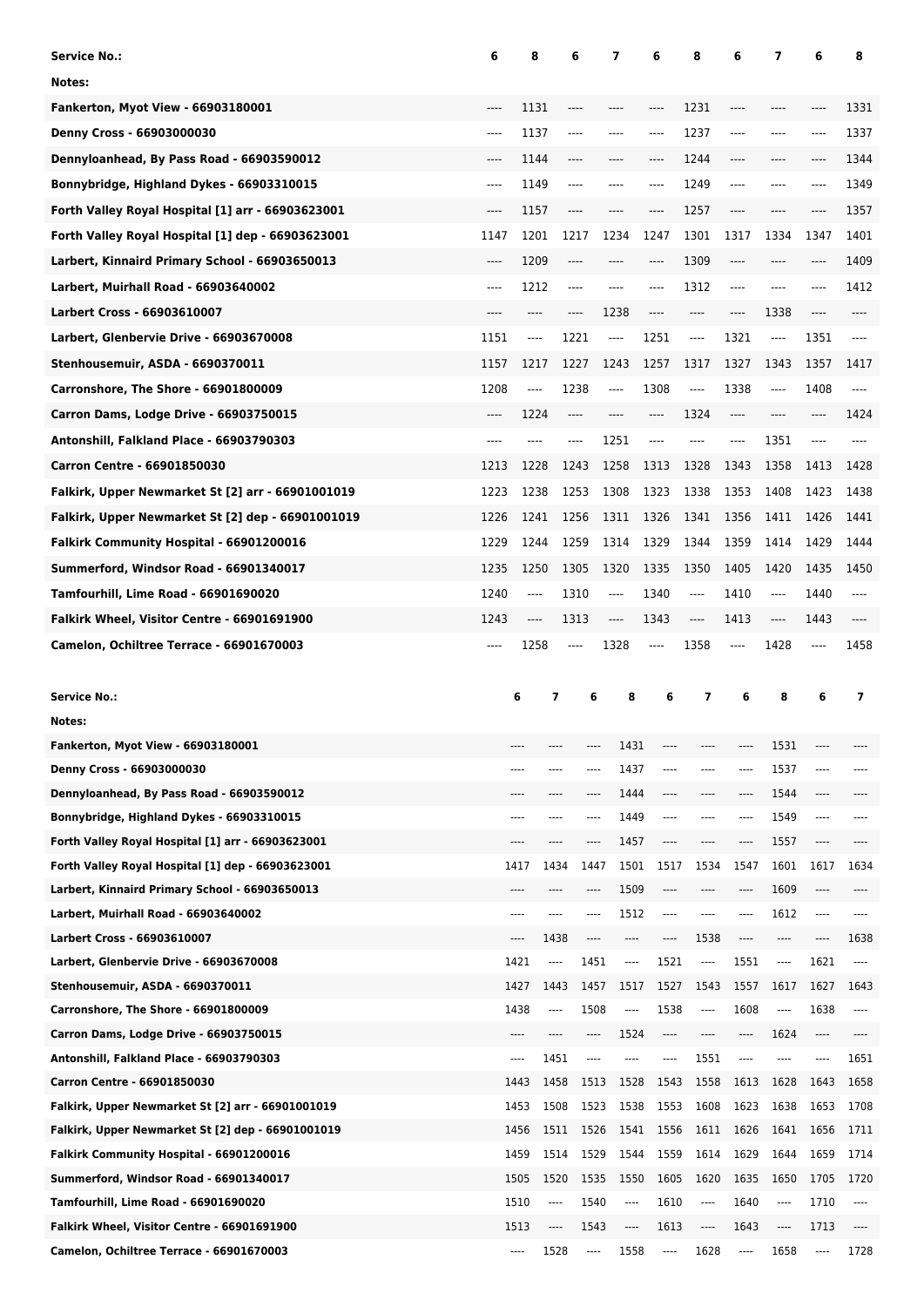| <b>Service No.:</b>                               | 6     | 8     | 6        | 7    | 8        | 6        | 8     | 8                                    | 8     | 6     |
|---------------------------------------------------|-------|-------|----------|------|----------|----------|-------|--------------------------------------|-------|-------|
| Notes:                                            |       |       |          |      |          |          |       |                                      |       |       |
| <b>Fankerton, Myot View - 66903180001</b>         | $---$ | 1631  | ----     | ---- | 1731     | ----     | 1831  | 1922                                 | 2019  |       |
| Denny Cross - 66903000030                         | $---$ | 1637  | $---$    | ---- | 1737     | $---$    | 1836  | 1926                                 | 2023  | $---$ |
| Dennyloanhead, By Pass Road - 66903590012         | $---$ | 1644  | ----     | ---- | 1744     | $---$    | 1842  | 1931                                 | 2028  | ----  |
| Bonnybridge, Highland Dykes - 66903310015         | $---$ | 1649  | $-----$  | ---- | 1749     | $\cdots$ | 1846  | 1935                                 | 2032  | ----  |
| Forth Valley Royal Hospital [1] arr - 66903623001 | $---$ | 1657  | $\cdots$ | ---- | 1757     | $\cdots$ | 1854  | 1943                                 | 2040  | ----  |
| Forth Valley Royal Hospital [1] dep - 66903623001 | 1647  | 1701  | 1717     | 1734 | 1801     | 1830     | 1857  | $\qquad \qquad \cdots \qquad \qquad$ | ----  | 1933  |
| Larbert, Kinnaird Primary School - 66903650013    | $---$ | 1709  | $---$    | ---- | 1809     | $\cdots$ | 1903  | $---$                                | $---$ | ----  |
| Larbert, Muirhall Road - 66903640002              | $---$ | 1712  | $---$    | ---- | 1812     | $-----$  | 1905  | $\qquad \qquad \cdots \qquad \qquad$ | ----  |       |
| <b>Larbert Cross - 66903610007</b>                |       |       | ----     | 1738 | $---$    | ----     | ----  |                                      | ----  |       |
| Larbert, Glenbervie Drive - 66903670008           | 1651  | ----  | 1721     | ---- | $\cdots$ | 1834     | ----  | $---$                                | ----  | 1936  |
| Stenhousemuir, ASDA - 6690370011                  | 1657  | 1717  | 1727     | 1743 | 1817     | 1839     | 1910  | $---$                                | ----  | 1941  |
| Carronshore, The Shore - 66901800009              | 1708  | ----  | 1738     | ---- | $\cdots$ | 1849     | ----  | $---$                                | ----  | 1950  |
| Carron Dams, Lodge Drive - 66903750015            | $---$ | 1724  | $---$    | ---- | 1824     | $\cdots$ | 1916  | $---$                                | ----  |       |
| Antonshill, Falkland Place - 66903790303          | ----  |       | ----     | 1751 | $\cdots$ | ----     | ----  | $---$                                | ----  |       |
| <b>Carron Centre - 66901850030</b>                | 1713  | 1728  | 1743     | 1758 | 1828     | 1854     | 1919  | $---$                                | ----  | 1953  |
| Falkirk, Upper Newmarket St [2] arr - 66901001019 | 1723  | 1738  | 1753     | 1808 | 1838     | 1903     | 1928  | $\qquad \qquad \cdots \qquad \qquad$ | ----  | 2001  |
| Falkirk, Upper Newmarket St [2] dep - 66901001019 | 1726  | 1741  | 1756     | 1811 | 1841     | 1905     | 1930  | $---$                                | ----  | 2005  |
| Falkirk Community Hospital - 66901200016          | 1729  | 1744  | 1759     | 1814 | 1844     | 1908     | 1933  | $\qquad \qquad \cdots \qquad \qquad$ | ----  | 2008  |
| Summerford, Windsor Road - 66901340017            | 1735  | 1750  | 1805     | 1820 | 1850     | 1914     | 1939  | $\hspace{1.5cm} \textbf{---}$        | ----  | 2014  |
| Tamfourhill, Lime Road - 66901690020              | 1740  | ----  | 1810     | ---- | $\cdots$ | 1918     | $---$ | $-- - -$                             | ----  | 2018  |
| Falkirk Wheel, Visitor Centre - 66901691900       | 1743  | $---$ | 1813     | ---- |          |          | ----  | $---$                                |       |       |
| Camelon, Ochiltree Terrace - 66901670003          | ----  | 1758  | $---$    | 1828 | 1858     | ----     | 1943  | $---$                                |       |       |

| <b>Service No.:</b>                               | 6     | 6          | 6          |
|---------------------------------------------------|-------|------------|------------|
| Notes:                                            |       | <b>TFK</b> | <b>NXH</b> |
| Fankerton, Myot View - 66903180001                | ----  | $---$      | ----       |
| Denny Cross - 66903000030                         | $---$ | $\sim$     | ----       |
| Dennyloanhead, By Pass Road - 66903590012         | ----  | $---$      | ----       |
| Bonnybridge, Highland Dykes - 66903310015         | ----  | $- - - -$  | ----       |
| Forth Valley Royal Hospital [1] arr - 66903623001 | ----  | ----       | ----       |
| Forth Valley Royal Hospital [1] dep - 66903623001 | 2033  | 2133       | 2233       |
| Larbert, Kinnaird Primary School - 66903650013    | ----  | ----       | ----       |
| Larbert, Muirhall Road - 66903640002              | ----  | $---$      | ----       |
| Larbert Cross - 66903610007                       | ----  | ----       | $---$      |
| Larbert, Glenbervie Drive - 66903670008           | 2036  | 2136       | 2236       |
| Stenhousemuir, ASDA - 6690370011                  | 2041  | 2141       | 2241       |
| Carronshore, The Shore - 66901800009              | 2050  | 2150       | 2250       |
| Carron Dams, Lodge Drive - 66903750015            | ----  | ----       | ----       |
| Antonshill, Falkland Place - 66903790303          | $---$ | $---$      | ----       |
| Carron Centre - 66901850030                       | 2053  | 2153       | 2253       |
| Falkirk, Upper Newmarket St [2] arr - 66901001019 | 2101  | 2201       | 2301       |
| Falkirk, Upper Newmarket St [2] dep - 66901001019 | 2105  | 2205       | 2305       |
| Falkirk Community Hospital - 66901200016          | 2108  | 2208       | 2308       |
| Summerford, Windsor Road - 66901340017            | 2114  | 2214       | 2314       |
| Tamfourhill, Lime Road - 66901690020              | 2118  | 2218       | 2318       |
| Falkirk Wheel, Visitor Centre - 66901691900       | ----  | $---$      | ----       |
| Camelon, Ochiltree Terrace - 66901670003          | ----  | $- - - -$  | $- - - -$  |